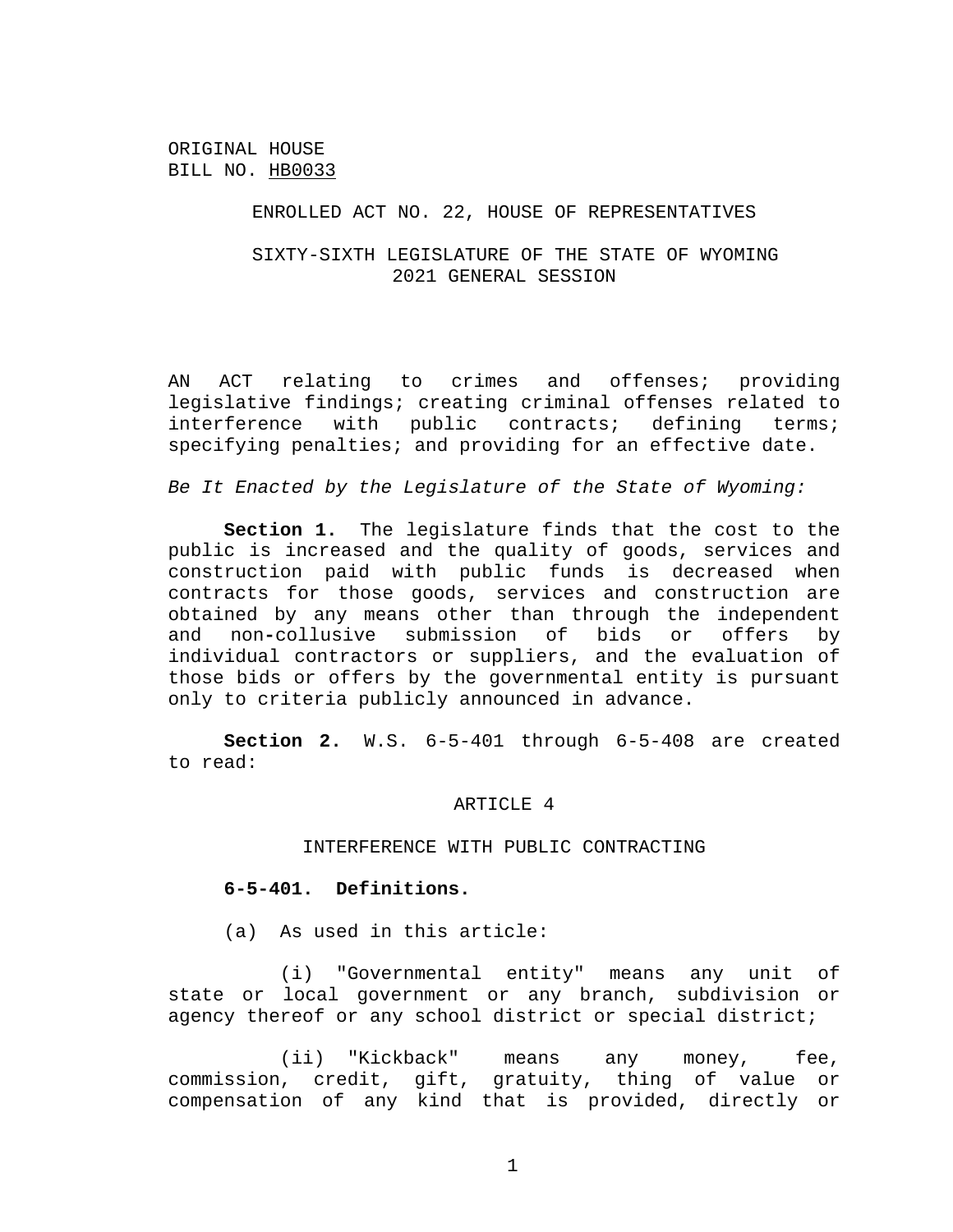### ENROLLED ACT NO. 22, HOUSE OF REPRESENTATIVES

# SIXTY-SIXTH LEGISLATURE OF THE STATE OF WYOMING 2021 GENERAL SESSION

indirectly, to any public official, public servant, prime contractor, prime contractor employee, subcontractor or subcontractor employee for the purpose of improperly obtaining or rewarding favorable treatment in connection with a prime contract or in connection with a subcontract relating to a prime contract;

(iii) "Prime contractor" means any person who has entered into a public contract;

(iv) "Prime contractor employee" means any officer, partner, employee or agent of a prime contractor;

(v) "Public contract" means any contract for goods, services or construction awarded to any person with or without bid by any governmental entity, regardless of any procedures for the bid or contract process that are required by law;

(vi) "Public officer" means as defined by W.S.  $6 - 5 - 101(a)(v);$ 

(vii) "Public servant" means as defined by W.S.  $6 - 5 - 101(a)(vi);$ 

(viii) "Subcontract" means a contract or contractual action entered into by a prime contractor or subcontractor for the purpose of obtaining goods, services or construction of any kind under a public contract;

(ix) "Subcontractor" means any person, except for the prime contractor, who offers to furnish or furnishes any goods, services or construction of any kind under a public contract or a subcontract entered into in connection with a public contract. "Subcontractor" shall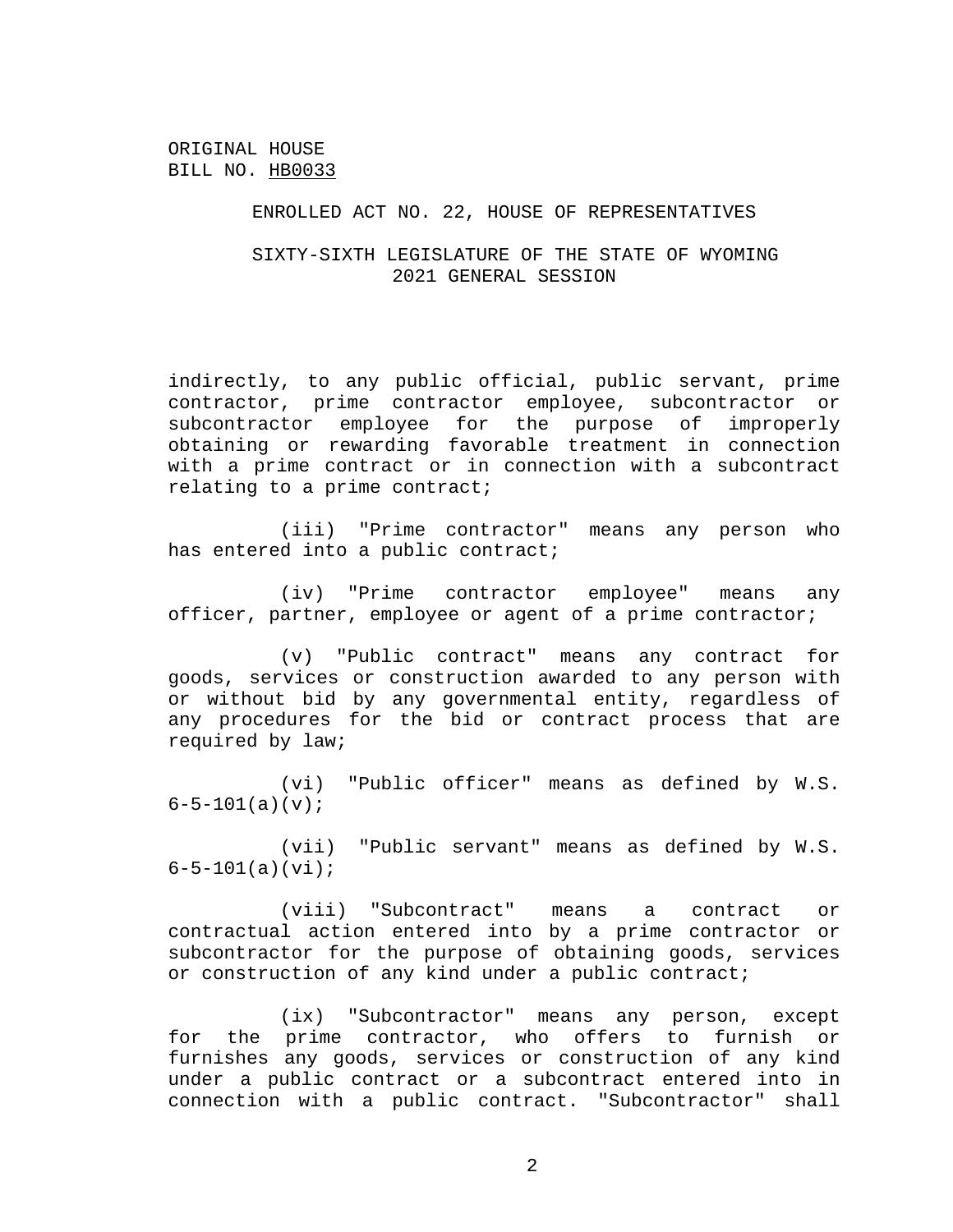### ENROLLED ACT NO. 22, HOUSE OF REPRESENTATIVES

# SIXTY-SIXTH LEGISLATURE OF THE STATE OF WYOMING 2021 GENERAL SESSION

include any person who offers to furnish or furnishes goods, services or construction to the prime contractor or a higher-tier subcontractor;

(x) "Subcontractor employee" means any officer, partner, employee or agent of a subcontractor.

## **6-5-402. Bid rigging; penalties; prohibitions.**

(a) A person commits bid rigging when he knowingly conspires with any other person who is or would be a competitor to any submitted or not submitted bid to a governmental entity with the intent that the bid submitted or not submitted will result in the award of a public contract to the person or to another person and the person:

(i) Provides the other person or receives from the other person or another person information concerning the price or a material term of any bid that would otherwise not be disclosed to a competitor in an independent, non-collusive submission of bids; or

(ii) Submits a bid that is of such price or other material term that he does not intend the bid to be accepted.

(b) Bid rigging is a felony punishable by imprisonment for not more than five (5) years, a fine of not more than ten thousand dollars (\$10,000.00), or both.

## **6-5-403. Bid rotating; penalties; prohibitions.**

(a) A person commits bid rotating when, pursuant to any collusive scheme, plan or agreement with another, he engages in a pattern of submitting sealed bids to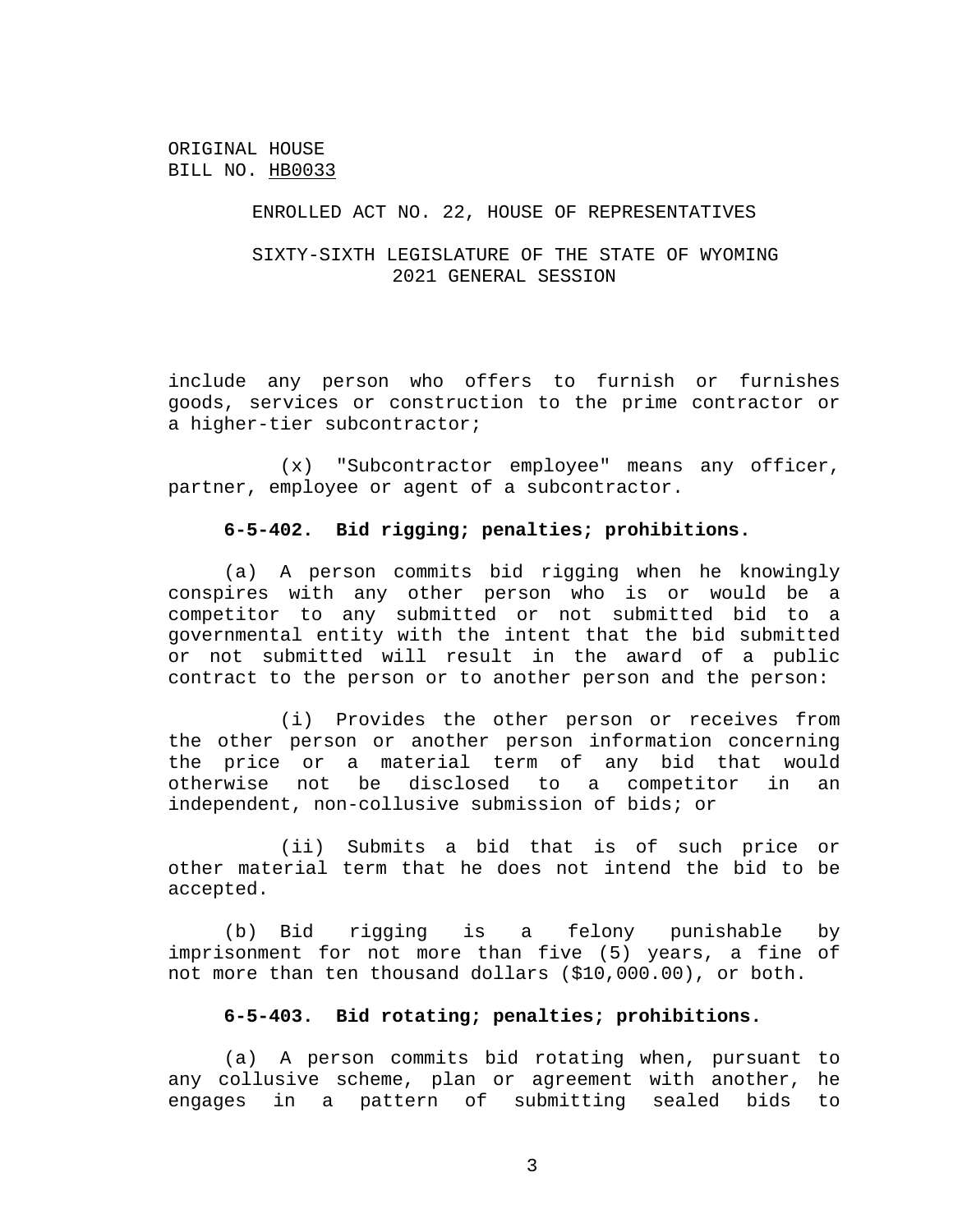### ENROLLED ACT NO. 22, HOUSE OF REPRESENTATIVES

# SIXTY-SIXTH LEGISLATURE OF THE STATE OF WYOMING 2021 GENERAL SESSION

governmental entities with the intent that the award of those bids rotates or is distributed among persons that submit bids on a substantial number of the same or similar public contracts. For purposes of this subsection, a pattern of submitting sealed bids shall include not less than three (3) contract bids within a period of ten (10) years.

(b) Bid rotating is a felony punishable by imprisonment for not more than five (5) years, a fine of not more than ten thousand dollars (\$10,000.00), or both.

## **6-5-404. Acquisition or disclosure of bidding information by a public servant.**

(a) A public servant who knowingly opens a sealed bid at a time or place other than that designated in the invitation to bid or as otherwise provided for by state law or local ordinance, or who knowingly opens a bid outside of the presence of witnesses if required by state law or local ordinance, is guilty of a felony punishable by imprisonment for not more than five (5) years, a fine of not more than ten thousand dollars (\$10,000.00), or both.

(b) Any public servant who knowingly discloses to any interested person any information related to the terms of a sealed bid, except when the information is obtained as provided by law or if the disclosure is necessary to the public servant's responsibilities relating to the bid, is guilty of a felony punishable by imprisonment for not more than five (5) years, a fine of not more than ten thousand dollars (\$10,000.00), or both. This subsection shall not apply to any public servant who makes any disclosure of information related to a sealed bid when that disclosure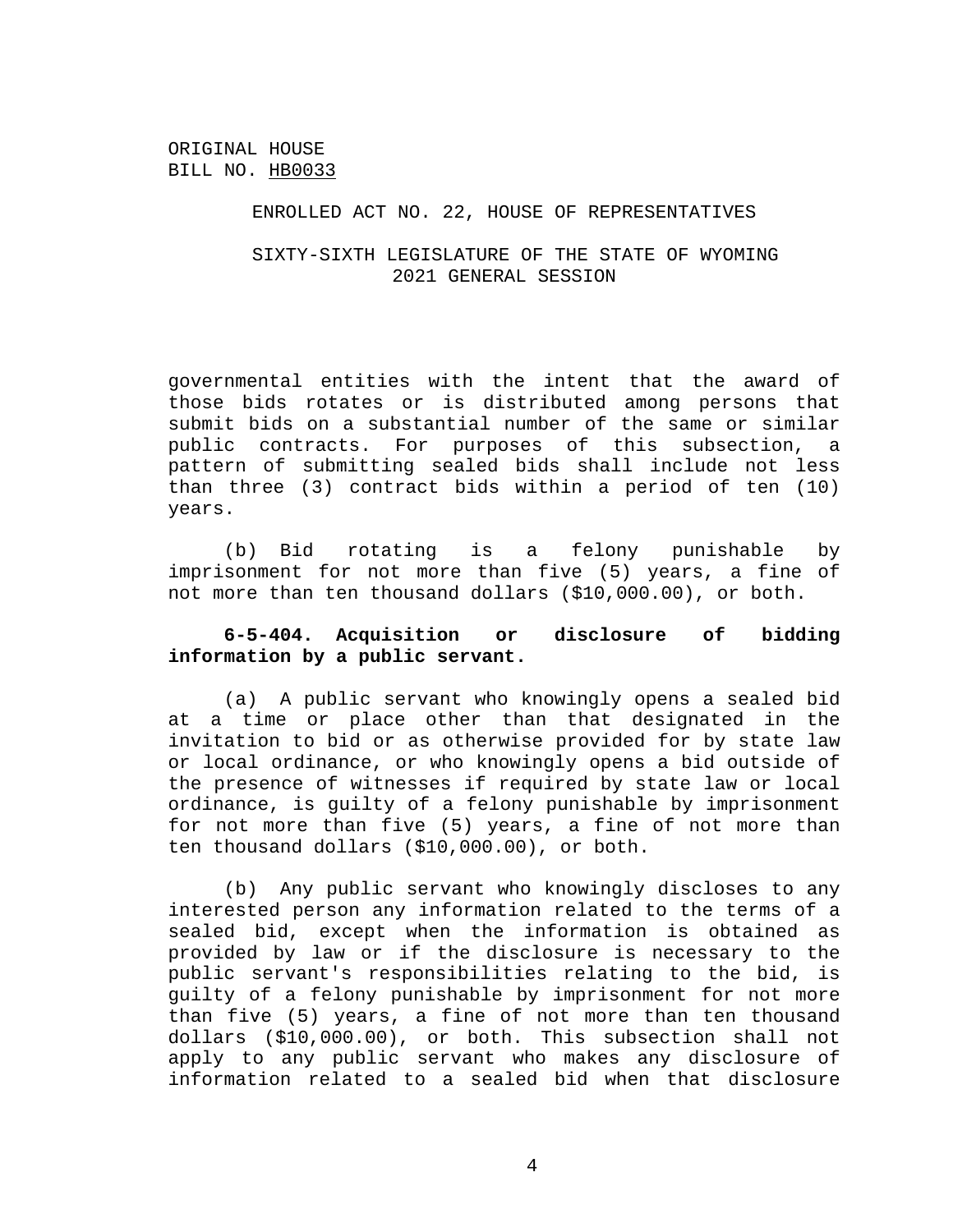### ENROLLED ACT NO. 22, HOUSE OF REPRESENTATIVES

# SIXTY-SIXTH LEGISLATURE OF THE STATE OF WYOMING 2021 GENERAL SESSION

would otherwise be made available to the public upon request.

(c) This section shall apply only to public contracts for which sealed bids are submitted.

# **6-5-405. Interference with contract submission and award by a public servant.**

(a) A public servant who knowingly conveys, either directly or indirectly and outside of the publicly available official invitation to bid or pre-qualify to bid or solicitation for contracts, any information concerning the specifications for a contract or the identity of any specific potential prime contractors or subcontractors, when disclosure of that information is intended to influence the likelihood of acceptance of a bid or offer, is guilty of a misdemeanor punishable by imprisonment for not more than one (1) year, a fine of not more than one thousand dollars (\$1,000.00), or both. This subsection shall not apply to a public servant who conveys information intended to clarify plans or specifications regarding a public contract where disclosure of that information is also made available to the public upon request.

(b) A public servant who, either directly or indirectly, knowingly informs a bidder or offeror that the bid or offer will be accepted or executed only if specified persons are included as subcontractors is guilty of a felony punishable by imprisonment for not more than five (5) years, a fine of not more than ten thousand dollars (\$10,000.00), or both.

(c) Any public servant who knowingly awards a public contract based on criteria that were not publicly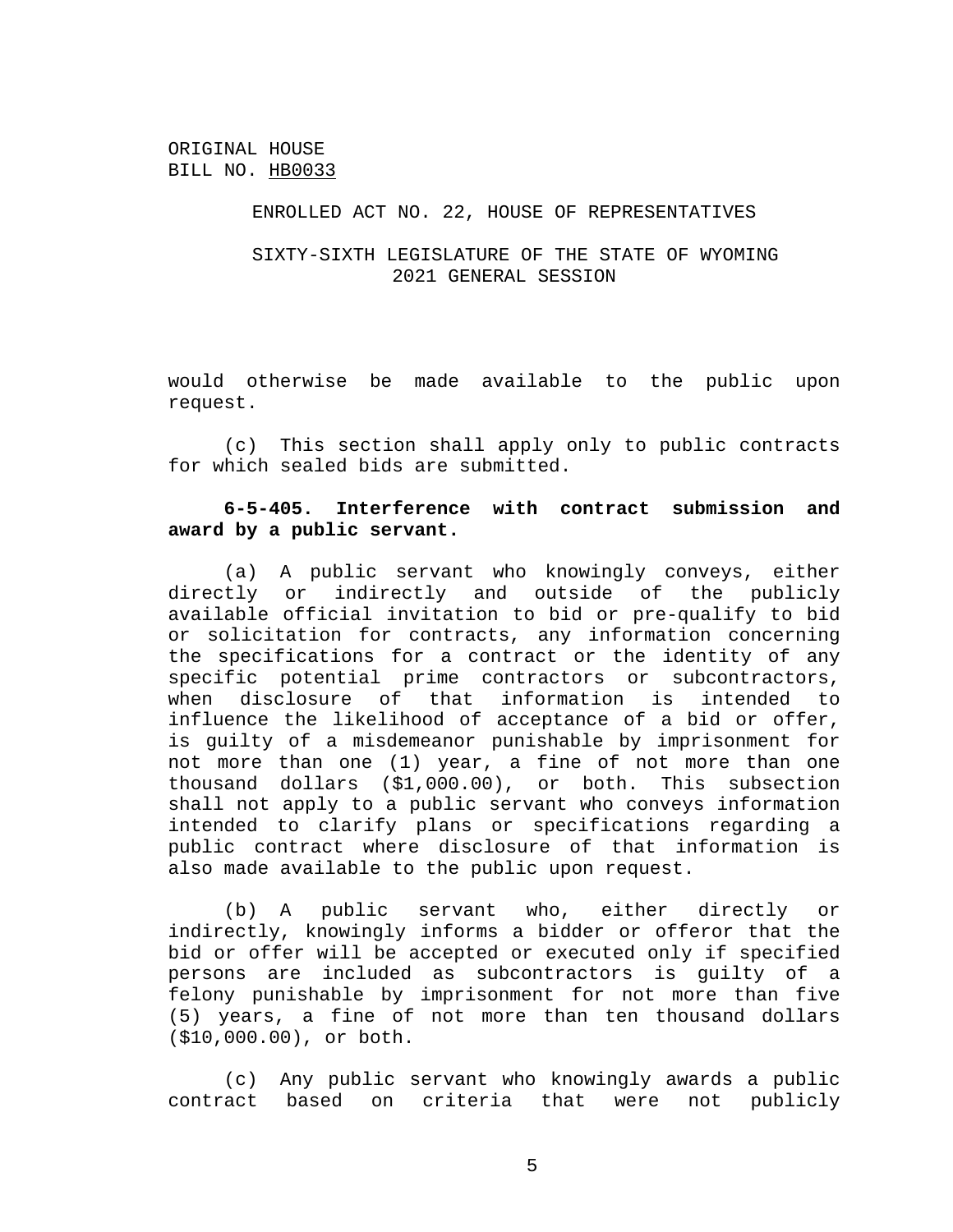### ENROLLED ACT NO. 22, HOUSE OF REPRESENTATIVES

# SIXTY-SIXTH LEGISLATURE OF THE STATE OF WYOMING 2021 GENERAL SESSION

disseminated via an invitation to bid that is published pursuant to law, a pre-bid or pre-qualification conference or any other lawful procedure for soliciting contracts is guilty of a felony punishable by imprisonment for not more than five (5) years, a fine of not more than ten thousand dollars (\$10,000.00), or both. This subsection shall not apply to any public servant who provides a person a copy of the transcript or other summary of any pre-bid or pre-qualification conference where the transcript or summary would otherwise be made available to the public upon request.

(d) This section shall apply only to public contracts for which sealed bids are submitted.

### **6-5-406. Kickbacks; penalties; civil action.**

(a) A person is guilty of providing or accepting kickbacks when he knowingly:

(i) Provides, attempts to provide or offers to provide any kickback;

(ii) Solicits, accepts or attempts to accept any kickback; or

(iii) Includes, either directly or indirectly, the amount of any kickback in the contract price charged by a subcontractor to a prime contractor or a higher-tier subcontractor or includes, either directly or indirectly, in the contract price the amount of any kickback in the contract price charged by a prime contractor to a governmental entity for a public contract.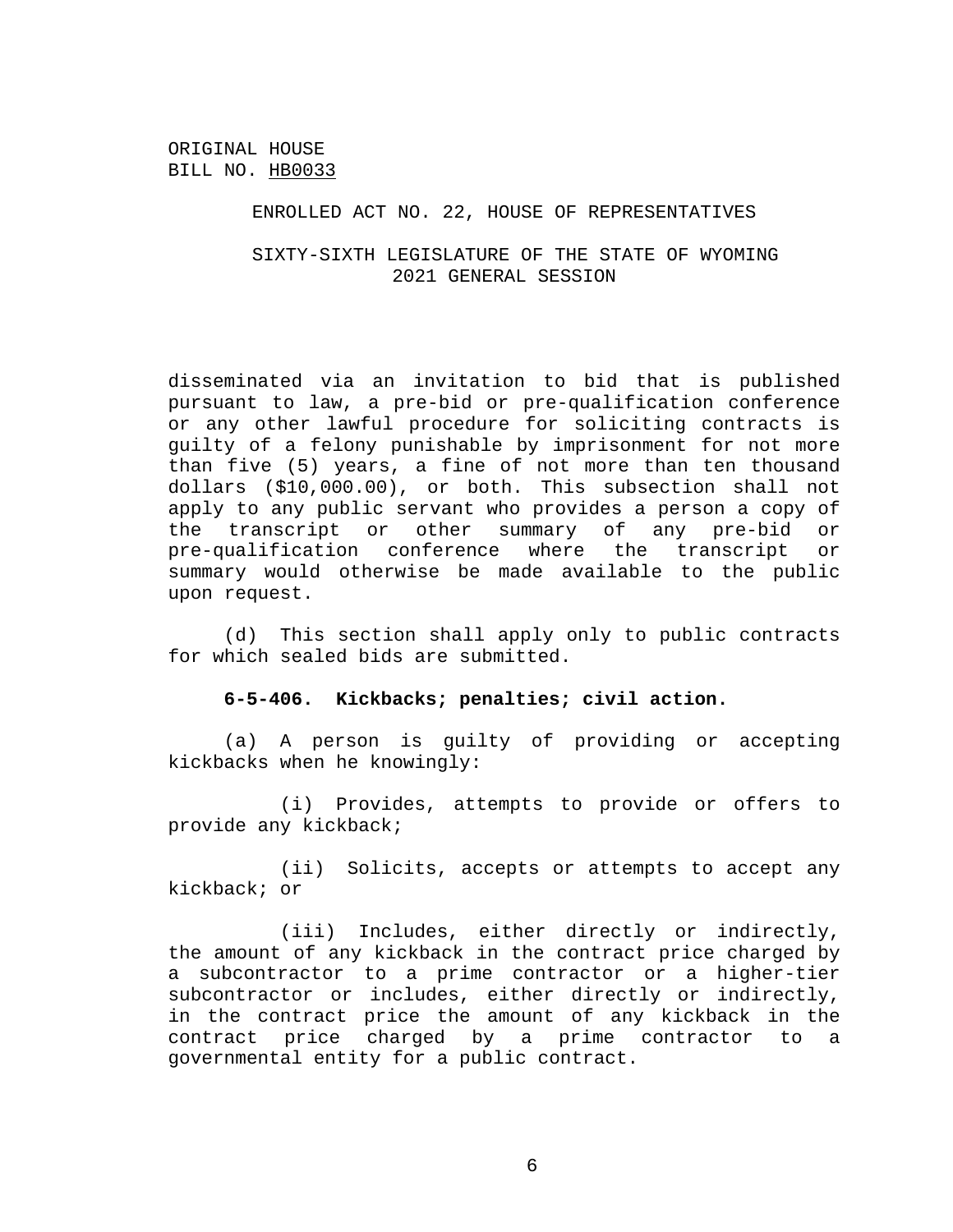### ENROLLED ACT NO. 22, HOUSE OF REPRESENTATIVES

SIXTY-SIXTH LEGISLATURE OF THE STATE OF WYOMING 2021 GENERAL SESSION

(b) Providing or accepting kickbacks is a misdemeanor punishable by a fine of not more than one thousand dollars (\$1,000.00), imprisonment for not more than one (1) year, or both.

(c) A governmental entity may file a civil action to recover a civil penalty of two (2) times the amount of each kickback from any person who knowingly engages in conduct prohibited by paragraph (a)(iii) of this section. This subsection shall not be construed to limit any governmental entity from seeking to recover damages as authorized by any other law. A civil action shall not be commenced under this subsection after six (6) years of the later of the date on which:

(i) The conduct establishing the civil action occurred; or

(ii) The governmental entity knew or should have known that the conduct establishing the civil action occurred.

**6-5-407. Bribery of an inspector employed by a contractor.**

(a) A person commits bribery of an inspector when:

(i) He offers to any person any property or other thing of value with the intent to obtain a wrongful certification or approval of the quality or completion of any goods, services or construction supplied or performed in the course of performing the obligations of a public contract; or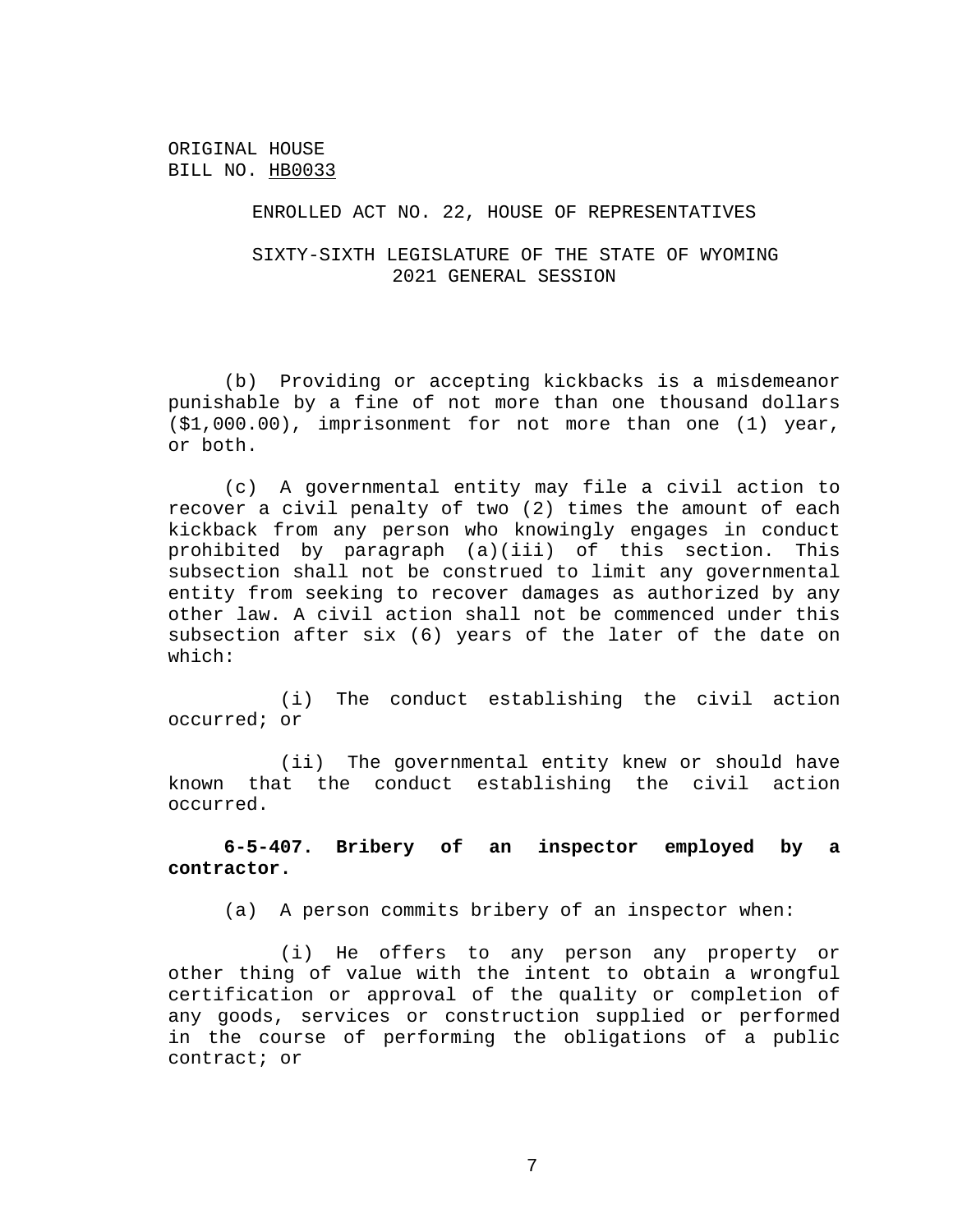### ENROLLED ACT NO. 22, HOUSE OF REPRESENTATIVES

# SIXTY-SIXTH LEGISLATURE OF THE STATE OF WYOMING 2021 GENERAL SESSION

(ii) He is employed by a prime contractor or subcontractor to work pursuant to a public contract and he accepts any property or other thing of value knowing that the property or thing of value was intentionally offered for the purpose of influencing the certification or approval of the quality or completion of any goods, services or construction supplied or performed under a subcontract and he issues a wrongful certification.

(b) Bribery of an inspector is a felony punishable by imprisonment for not more than ten (10) years, a fine of not more than five thousand dollars (\$5,000.00), or both.

### **6-5-408. Prohibitions for bidding.**

(a) Any person convicted of any offense under this article or of any substantially similar offense under federal law or the laws of another state shall be barred for three (3) years from the date of conviction from contracting with any governmental entity.

(b) No partnership, company or corporation shall be barred under this section if an employee of the partnership, company or corporation is convicted under this section if the employee is no longer employed by the partnership, company or corporation and the partnership, company or corporation:

(i) Has been found not guilty or the case against the partnership, company or corporation has been dismissed if charged under this section; or

(ii) Demonstrates to the satisfaction of the governmental entity with which it seeks to contract that the employee's offense was not authorized, requested,